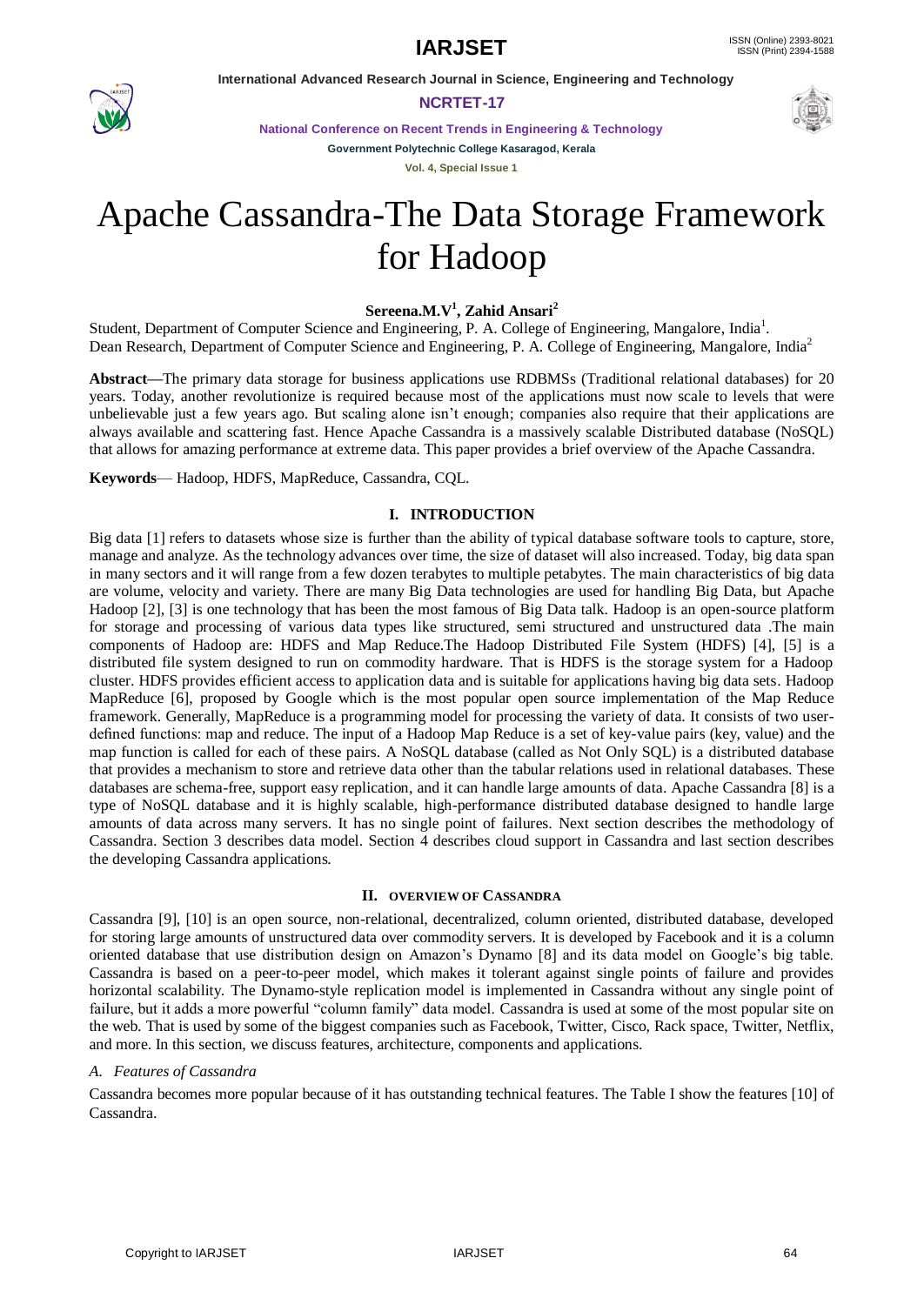**IARJSET** ISSN (Online) 2393-8021 ISSN (Print) 2394-1588

 **International Advanced Research Journal in Science, Engineering and Technology**



**NCRTET-17**

# **National Conference on Recent Trends in Engineering & Technology**

**Government Polytechnic College Kasaragod, Kerala**

**Vol. 4, Special Issue 1**

# TABLE I

# FEATURES OF CASSANDRA

| Features                            | Meaning                                                                                                                                                                                        |
|-------------------------------------|------------------------------------------------------------------------------------------------------------------------------------------------------------------------------------------------|
| Elastic scalability                 | It provides high scalability. As<br>per the requirement of the data it<br>allows to add more hardware to<br>accommodate more customers<br>and more data.                                       |
| Availability                        | It is continuously available for<br>business-critical applications<br>without any single point of<br>failure.                                                                                  |
| linear-scale<br>Fast<br>performance | It is linearly scalable, i.e., if we<br>increase the number of nodes in<br>the cluster then it will increase<br>the throughput. Therefore it<br>maintains a quick response time.               |
| Flexible data storage               | It can store all possible data<br>formats.                                                                                                                                                     |
| Easy data distribution              | It provides the elastically to<br>distribute data where you need<br>by<br>replicating data<br>across<br>multiple datacenters.                                                                  |
| (ACID)<br>Transaction<br>support    | It supports transaction properties<br>(ACID)<br>like<br>Atomicity,<br>Consistency, Isolation,<br>and<br>Durability.                                                                            |
| <b>Fast writes</b>                  | It was designed to run on cheap<br>commodity hardware. Cassandra<br>can store hundreds of terabytes<br>data by performing<br>fast<br>of<br>writes, without sacrificing the<br>read efficiency. |

# *B. Architecture*

The main objective of Cassandra is to handle big data workloads across multiple nodes without any single point of failure. Cassandra support peer-to-peer distributed system across its nodes, in which data is distributed among all the nodes in a cluster. All the nodes in a cluster perform the same job. Every node in the cluster act as an independent node and at the same time they are interconnected to each other nodes. Each node in a cluster can accept read and write requests, in spite of where the data is actually located in the cluster. When a node becomes fail, the read/write requests can be served from other nodes in the network.

### *C. Data Replication in Cassandra*

In Cassandra, some of the nodes play as replicas in a cluster for a given piece of data. Sometimes, some of the nodes answered with an out-of date value. If it is detected, Cassandra will return the most recent value to the client. After that Cassandra performs a read repair that is running on the background to update the old values. Fig. 1 explains how the data replications work.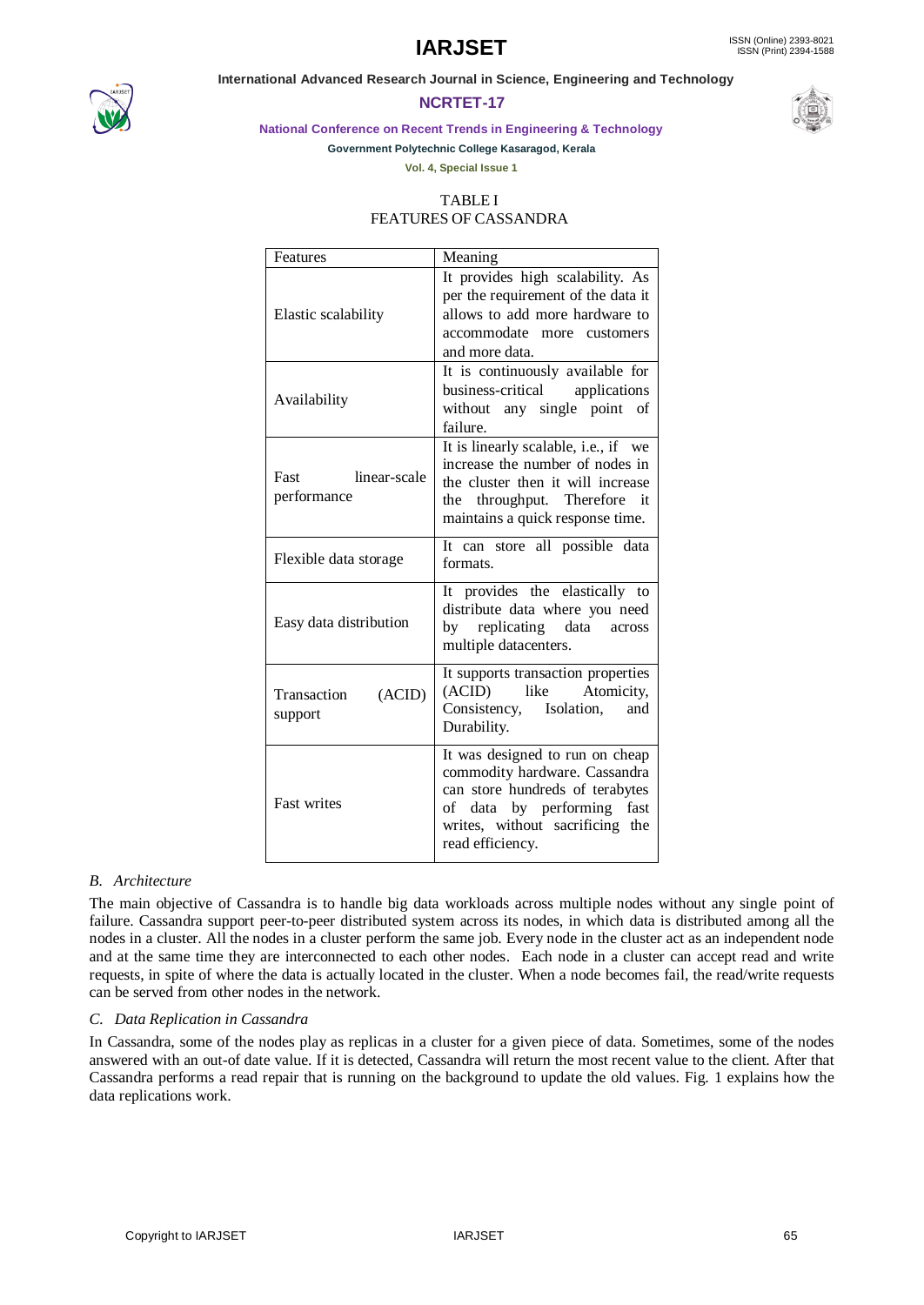**IARJSET** ISSN (Online) 2393-8021

 **International Advanced Research Journal in Science, Engineering and Technology**



**NCRTET-17**



**National Conference on Recent Trends in Engineering & Technology**

**Government Polytechnic College Kasaragod, Kerala Vol. 4, Special Issue 1**



Fig. 1 Schematic view of how Cassandra uses data replication

# D. Components

The key components of Cassandra are as shown in Table II.

| Components                            | Description                                                                                                                                                                                |
|---------------------------------------|--------------------------------------------------------------------------------------------------------------------------------------------------------------------------------------------|
| Node                                  | It is the place of data where it is<br>stored.                                                                                                                                             |
| Data center                           | It is a collection of related nodes.                                                                                                                                                       |
| Cluster                               | It is a component that contains one<br>or more data centers.                                                                                                                               |
| Commit log                            | It is used for crash-recovery<br>mechanism. Data is written to the<br>commit log after every write<br>operation.                                                                           |
| Mem table                             | A Mem-table is a memory-resident<br>data structure. The data will be<br>written to the Mem-table after<br>commit log.                                                                      |
| Sorted<br><b>String</b><br>Table(SST) | It is a disk file. If Mem-table<br>exceeds some threshold value then<br>it will be flushed to SSTable.                                                                                     |
| Bloom filter                          | It is a special kind of cache. These<br>quick,<br>nondeterministic,<br>are<br>algorithms for checking whether an<br>element is a member of a set. These<br>are accessed after every query. |

# TABLE II COMPONENTS OF CASSANDRA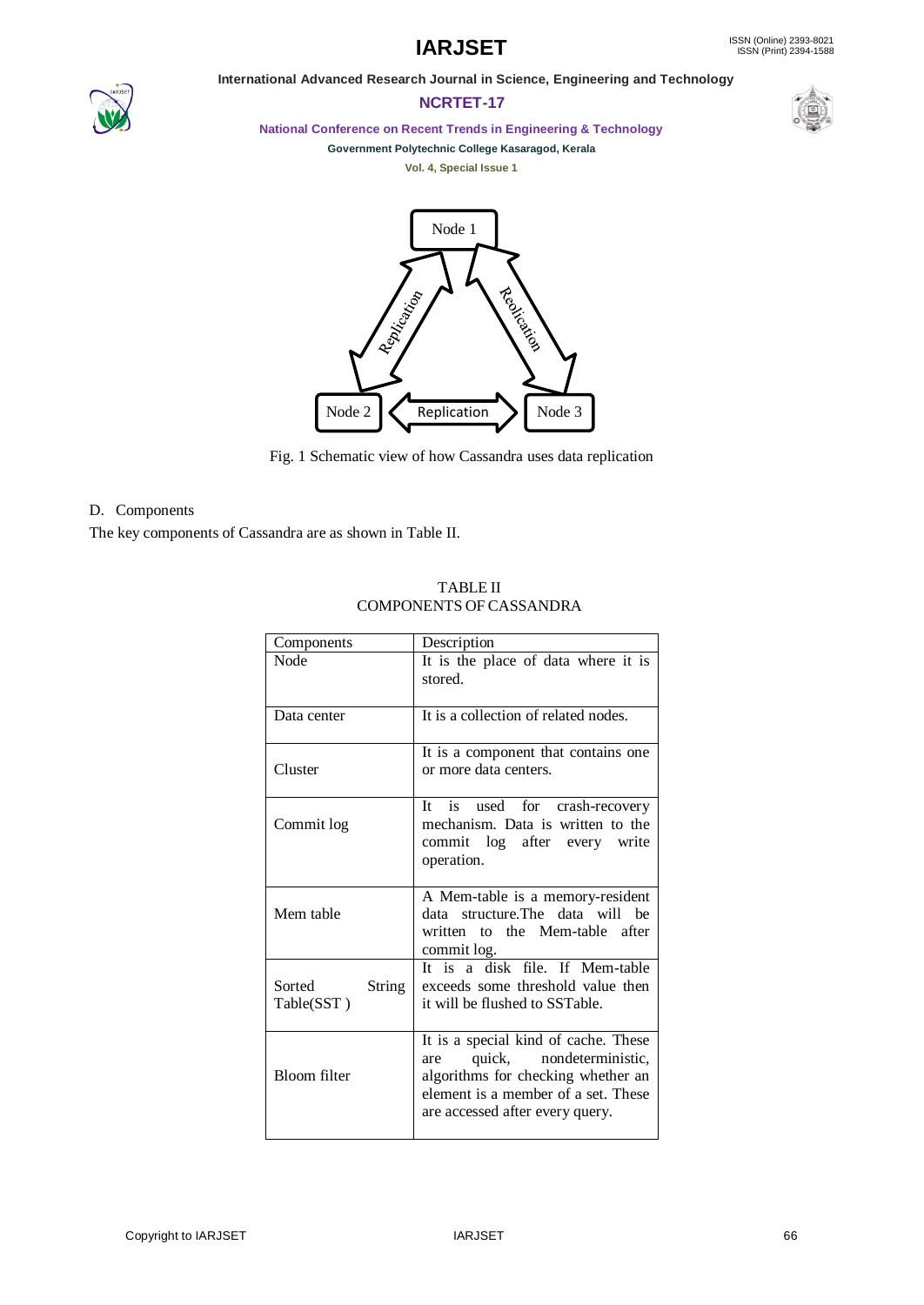

**NCRTET-17**

# **National Conference on Recent Trends in Engineering & Technology**

**Government Polytechnic College Kasaragod, Kerala Vol. 4, Special Issue 1**

E. Applications of Cassandra

Some of the applications are:

- Real-time, big data workloads.
- Media streaming management (e.g., music, movies).
- Social media (i.e., unstructured data) input and analysis.
- Online web retail (e.g., shopping carts, user transactions).
- Real-time data analytics.
- Online gaming (e.g., real-time messaging).
- Software as a Service (SaaS) applications that utilize web services.
- Online portals (e.g., healthcare provider/patient interactions).
- Most write-intensive systems.

# **III. DATA MODEL**

The data model [1], [12] of Cassandra is significantly different from traditional relational database (RDBMS). This provides an overview of how Cassandra the data is stored.

| Cluster         |                      |                 |                      |                     |                  |          |                      |
|-----------------|----------------------|-----------------|----------------------|---------------------|------------------|----------|----------------------|
|                 | Keyspace 1           |                 |                      |                     | Keyspace 2       |          |                      |
| Column family 1 |                      | Column family 2 |                      |                     |                  |          |                      |
|                 | Row                  | Row             |                      | Row                 |                  | Row      |                      |
| Co<br>$1 - 1$   | Co<br>$\overline{1}$ | Co<br>1.1       | Co<br>$\overline{1}$ | Col<br>$\mathbf{1}$ | Col.<br>$\gamma$ | Col<br>1 | Co<br>$\overline{1}$ |
| Val             | Val                  | Val             | Val                  | Val                 | Val              | Val      | Val                  |

Fig. 2 Hierarchy of the Cassandra data model.

A Cassandra cluster can contains many key spaces, which can contain various column families. These contain rows, which are further contains one or more columns. The number of columns can vary between rows. Those are shown in Fig. 2.Cassandra database is distributed over several machines that operate together. The most outermost container is known as the Cluster, sometimes called the ring, because Cassandra assigns data to nodes in the cluster by arranging them in a ring. For handling failures, every node contains a replica, and in case of a failure, the replica takes charge. Next we discuss the data model of a Cassandra.

- 1) Keyspace: It is the outermost container for data. The Fig. 3 show the schematic view of Keyspace [13]. The basic attributes in Cassandra are:
	- Replica placement strategy: It is the strategy to place replicas in the ring. The strategies includes such as simple strategy (rack aware strategy), old network topology strategy (rack-aware strategy), and network topology strategy (datacenter-shared strategy).
	- Replication factor: It counts the number of machines in the cluster that will receive copies of the same data.
	- Column families: Keyspace is a container for a list of one or more column families. A column family is a container of a collection of rows. Each row represents the ordered columns. Column families represent the structure of your data. Each Keyspace has at least one and often many column families.



Fig. 3 Schematic view of Keyspace

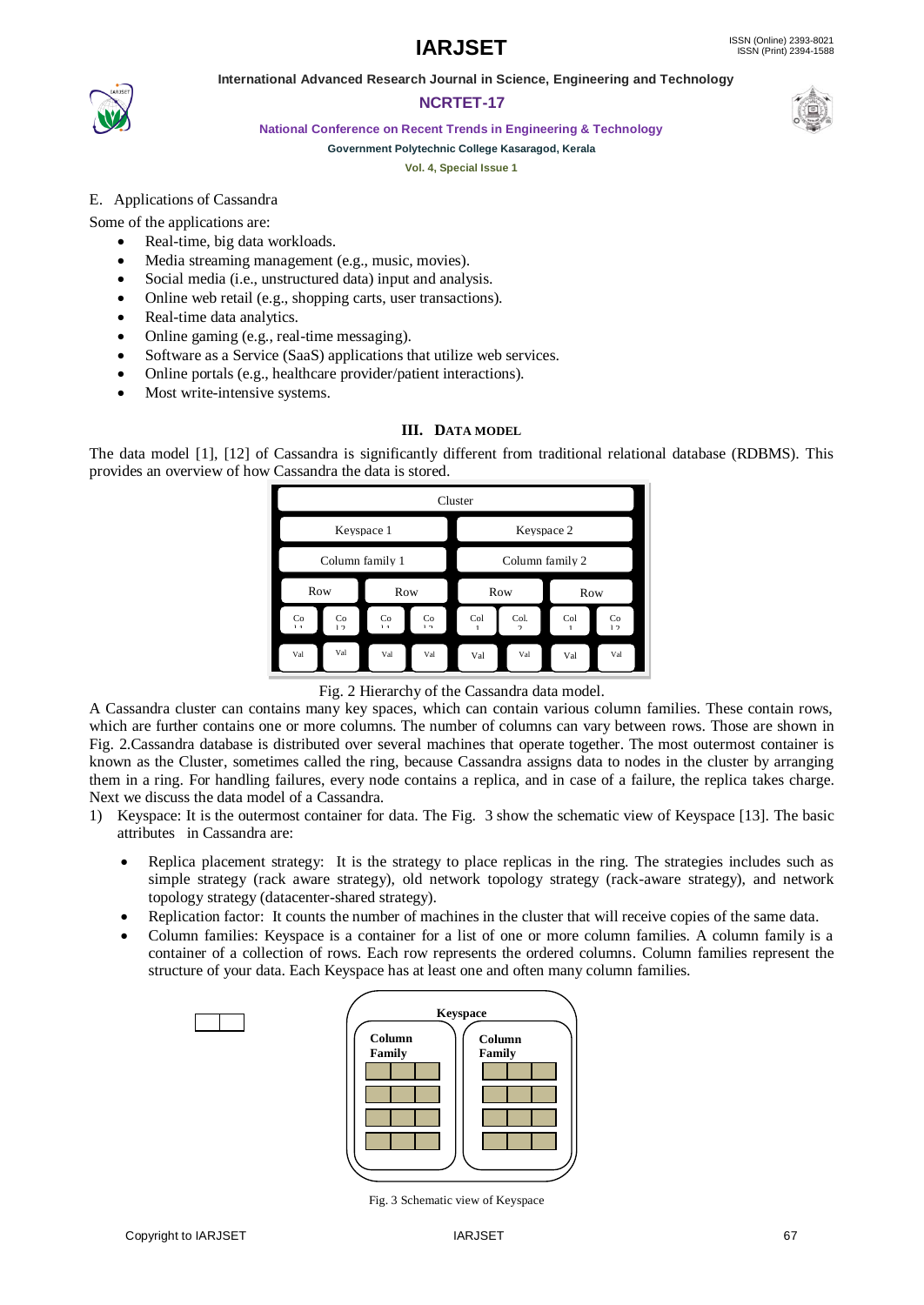**NCRTET-17**



**National Conference on Recent Trends in Engineering & Technology**

**Government Polytechnic College Kasaragod, Kerala Vol. 4, Special Issue 1**

The syntax of creating a Keyspace is as follows:

CREATE KEYSPACE Keyspace1 name WITH replication = {'class': 'Simple Strategy','replication factor': 4};

2) *Column Family*: The column family structure is as shown in figure 4.A column family is a container for an ordered collection of rows. Each row is an ordered collection of columns. The Table III describes major difference between the relational table and column family.

# TABLE III

# RELATIONAL TABLE VS CASSANDRA COLUMN FAMILY

| Relational Table                                                                                                                                                                  | Cassandra Column Family                                                                                                         |
|-----------------------------------------------------------------------------------------------------------------------------------------------------------------------------------|---------------------------------------------------------------------------------------------------------------------------------|
| A schema is fixed. Once<br>we define certain<br>columns for a table,<br>while inserting data, in<br>every row all the<br>columns must be filled<br>at least with a null<br>value. | First we define the column<br>families, not columns. So<br>we can freely add any<br>column to any column<br>family at any time. |
| It defines only columns<br>and the user fills in the<br>table with values.                                                                                                        | A table contains columns, or<br>can be defined as a super<br>column family.                                                     |

Fig. 4 shows the structure of Cassandra column family. The column family has the following attributes:

- Rows\_cached: It represents the number of rows whose entire contents will be cached in memory.
- Keys\_cached: It represents the number of locations to keep cached per SSTable.
- Preload row cache: It specifies whether we want to pre-populate the row cache.



Fig. 4 Cassandra column family

3) *Column*: It is the basic data structure of Cassandra with three values, namely column name or key, value, and a time stamp. Fig. 5 shows the structure of a column.

|                     | Column             |              |
|---------------------|--------------------|--------------|
| Name: byte []       | Value: byte $\Box$ | Clock: clock |
| ÷-<br>$\sim$ $\sim$ |                    |              |

Fig. 5 Column

4) *Super Column*: A super column is a special column structure i.e.; a key-value pair. But a super column stores a map of sub-columns. Generally column families are stored on disk in individual files. The structure of a super column is as shown in Fig. 6.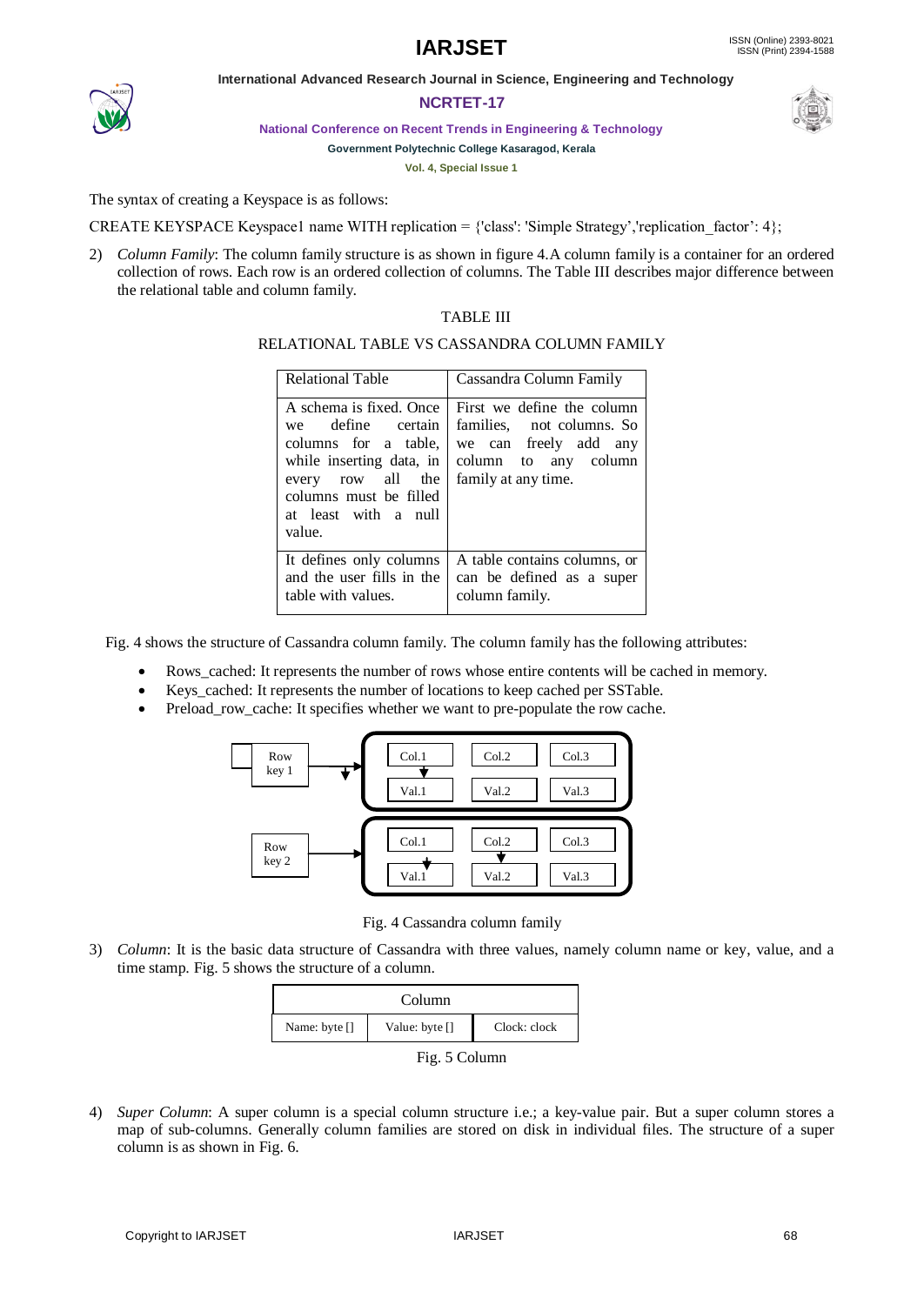**IARJSET** ISSN (Online) 2393-8021 ISSN (Print) 2394-1588

 **International Advanced Research Journal in Science, Engineering and Technology**

### **NCRTET-17**



**National Conference on Recent Trends in Engineering & Technology**

**Government Polytechnic College Kasaragod, Kerala**

**Vol. 4, Special Issue 1**

| Super Column  |                                 |
|---------------|---------------------------------|
| Name: byte [] | Cols: map<br>shoute [], column> |

Fig. 6 Super column

# **IV. COMPARISONS OF CASSANDRA & RDBMS**

The Table IV lists down the points that differentiate the data model of Cassandra from that of an RDBMS [14].

# TABLE IV

# RDBMS VS CASSANDRA

| <b>RDBMS</b>                             | Cassandra                                 |
|------------------------------------------|-------------------------------------------|
| It deals with structured<br>data.        | It deals with unstructured<br>data.       |
|                                          |                                           |
| It has a fixed schema.                   | It has a flexible schema.                 |
| A table is an array of                   | A table is a list of "nested"             |
| structures.(ROW<br>$\mathbf{x}$          | key-value pairs". (ROW x                  |
| COLUMN)                                  | <b>COLUMN key x COLUMN</b><br>value)      |
| Database is the outermost                | Keyspace is the outermost                 |
| container that contains                  | container that contains data              |
| data corresponding to an<br>application. | corresponding<br>to<br>an<br>application. |
| Tables are the<br>main                   | Tables or column families                 |
| entities of a database.                  | are the main entity of a                  |
|                                          | Keyspace.                                 |
| Row (tuple) is<br>an                     | Row represents a unit of                  |
| individual record.                       | replication.                              |
| The attributes of a relation             | Column represents unit of                 |
| represented<br>by<br>are                 | storage.                                  |
| Column.                                  |                                           |
| It supports the concepts of              | Relationships<br>are                      |
| foreign keys, joins, etc.                | represented<br>using                      |
|                                          | collections.                              |

# **V. DEVELOPING CASSANDRA APPLICATIONS-CQL**

Using the Google Big-table model, Cassandra provides more flexibility to store structured, semi-structured, and unstructured data. The primary container of data is a Keyspace, which is like a database in an RDBMS. Inside a Keyspace are one or more column families, which are like relational tables, but they are dynamic in structure. Column families have one to many thousands of columns, with both primary and secondary indexes on columns being supported. In Cassandra, objects are created, data is inserted and manipulated, and information queried via CQL – the Cassandra Query Language [16], which is identical to SQL.CQL can use standard commands (e.g., INSERT, SELECT) to interact with objects and data stored in Cassandra. Users can access Cassandra through its nodes using Cassandra Query Language (CQL). CQL treats the database (Key space) as a container of tables. Programmers use cqlsh: a prompt to work with CQL or separate application language drivers. Clients approach any of the nodes for their readwrite operations. That node (coordinator) plays a proxy between the client and the nodes holding the data.